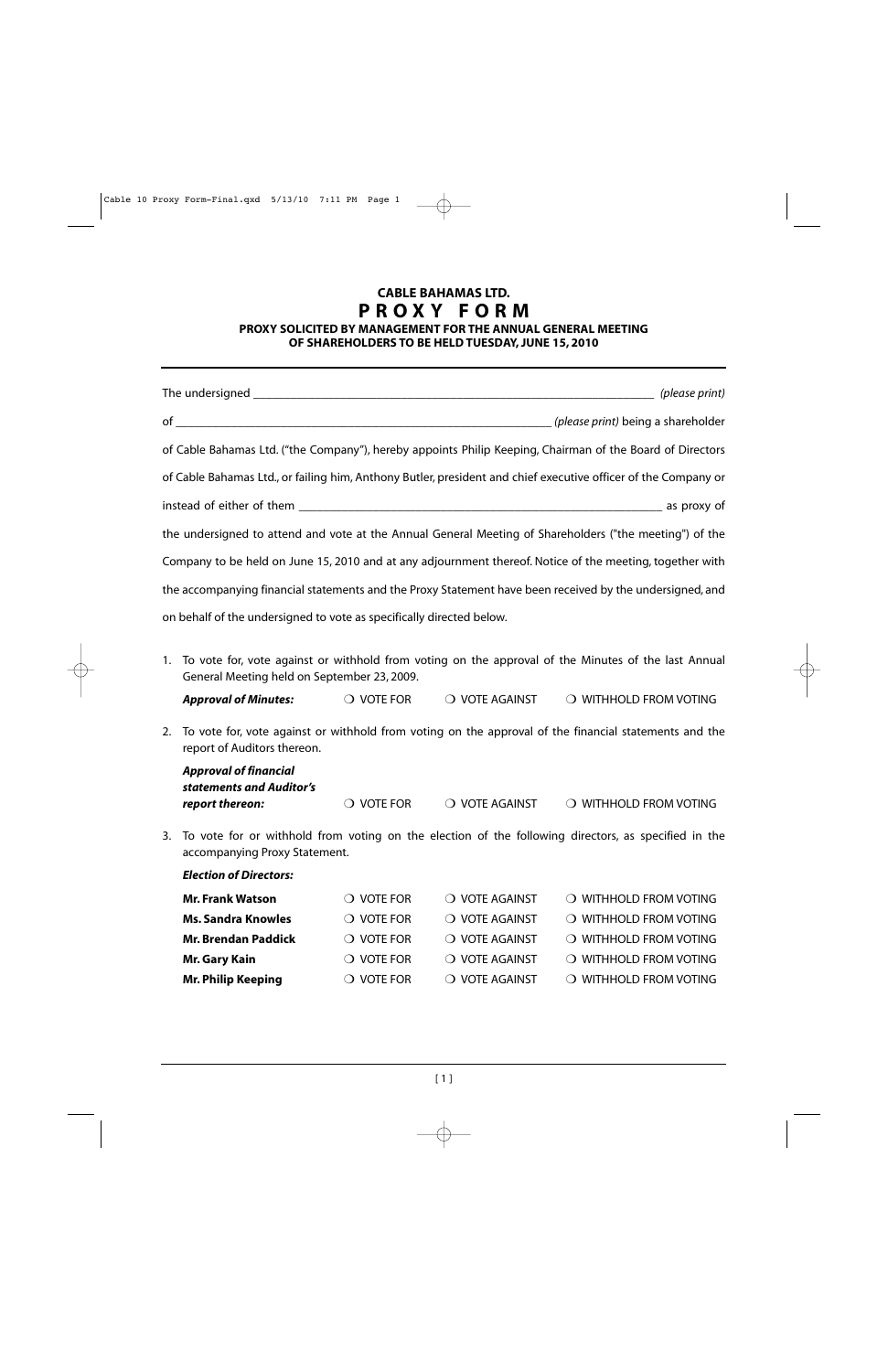#### **PROXY SOLICITED BY MANAGEMENT FOR THE ANNUAL GENERAL MEETING OF SHAREHOLDERS TO BE HELD TUESDAY, JUNE 15, 2010**

4. To approve the dividend paid by the Company for the year ended December 31, 2009.

| <b>Approval of dividends:</b> | $\bigcirc$ vote for | O VOTE AGAINST | O WITHHOLD FROM VOTING |
|-------------------------------|---------------------|----------------|------------------------|
|-------------------------------|---------------------|----------------|------------------------|

5. To ratify and confirm all acts, transactions and proceedings of Directors, Officers and Employees of the Company for the financial year ended December 31, 2009.

| <b>Ratification of Directors</b> |                     |                |                        |
|----------------------------------|---------------------|----------------|------------------------|
| <b>Officers &amp; Employees:</b> | $\bigcirc$ vote for | ○ VOTE AGAINST | ○ WITHHOLD FROM VOTING |

6. To vote for or withhold from voting on the appointment of Deloitte & Touche, 2nd Terrace, Collins Avenue, P. O. Box N-7120, Nassau, Bahamas as the Auditor of the Company and to authorize the Directors to fix their remuneration.

| <b>Appointment of</b>         |                     |                |                        |
|-------------------------------|---------------------|----------------|------------------------|
| <b>Deloitte &amp; Touche:</b> | $\bigcirc$ vote for | O VOTE AGAINST | O WITHHOLD FROM VOTING |

7. To amend the Articles of Association and insert in the Interpretation Section the following:

*""Affiliate means any person which directly or indirectly, alone or together with others, Controls, is controlled by or is under common control with, another person, including any officer, director, or employee or family member of such person.*

*"Control" or "Controls" means in relation to a body corporate, person or entity ("Subsidiary"), the power of another body corporate, person or entity ("Parent") to secure that the affairs of the Subsidiary are conducted in accordance with the wishes of that Parent, including the power to govern the financial and operating policies of the Subsidiary so as to obtain benefits from its activities:*

*• by means of the holding of shares, or the possession of voting power, in or in relation to that or any Subsidiary;*

*• by virtue of any powers conferred by the constitutional or corporate documents, or any other document, regulating that or any Subsidiary;*

*• by an agreement that gives that person the right to control the votes of other shareholders;*

*• by virtue of the powers to govern the Subsidiary's financial or operating policies by agreement or statute;*

*• by a right to appoint or remove the majority of the board of directors or other governing body of the Subsidiary or the power to direct their votes; or*

*• a combination of factors that such control rests with the Parent.*

*"Controlling" and "controlled by" shall be construed accordingly and is presumed to exist when the Parent owns, directly or indirectly through Subsidiaries, more than one half of an entity's voting power and a* 

*"Change of Control" occurs if a Parent, who controls any Subsidiary, ceases to do so or if another body corporate, person or entity acquires control of the Subsidiary.*

*"Lawful Money of The Bahamas" – means Bahamian Dollars or United States Dollars as applicable."*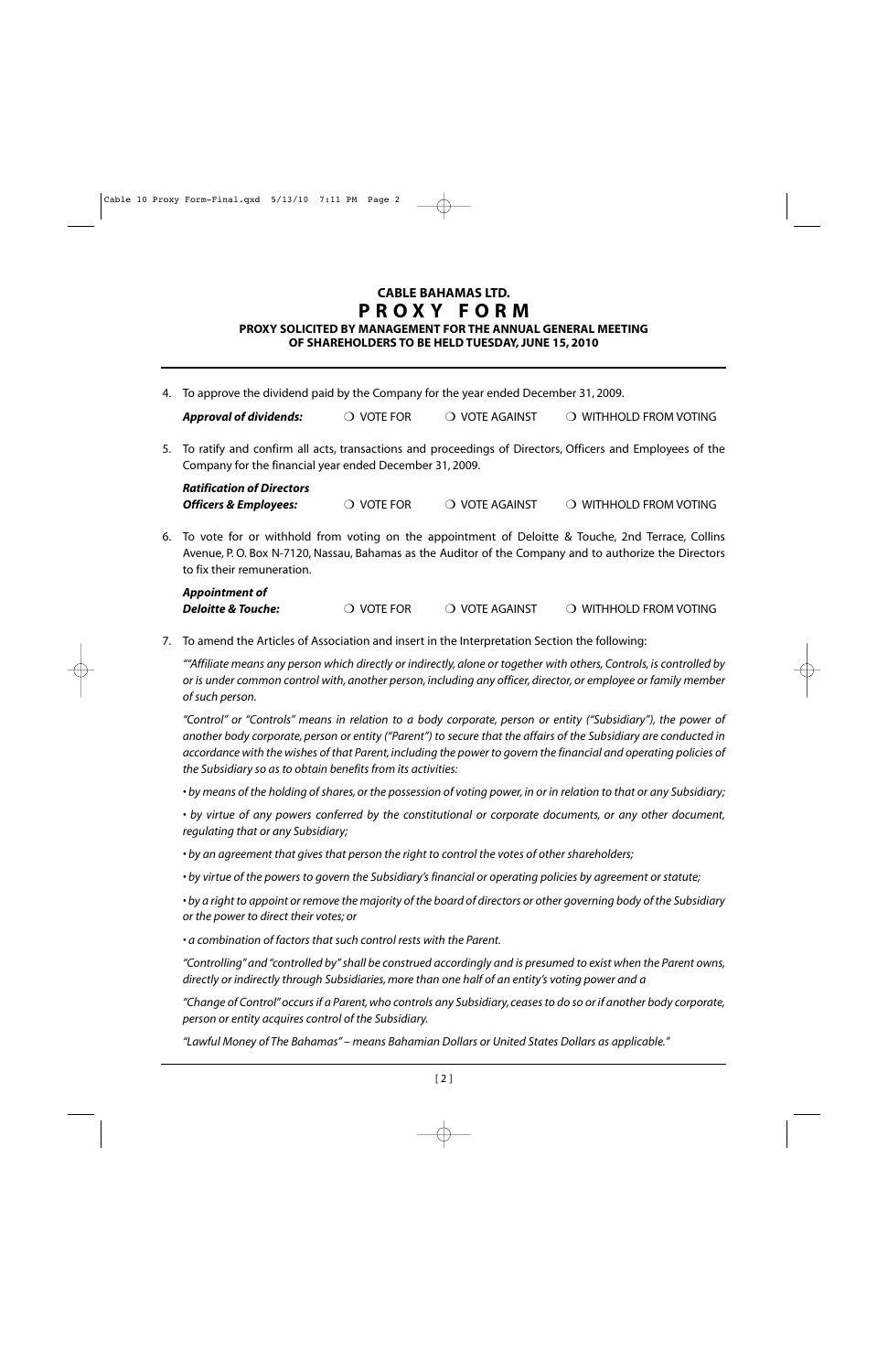#### **PROXY SOLICITED BY MANAGEMENT FOR THE ANNUAL GENERAL MEETING OF SHAREHOLDERS TO BE HELD TUESDAY, JUNE 15, 2010**

| Section as aforesaid:                                                                                                                      | <b>VOTE FOR</b>                     | <b>VOTE AGAINST</b><br>$\left( \right)$ | WITHHOLD FROM VOTING            |  |  |
|--------------------------------------------------------------------------------------------------------------------------------------------|-------------------------------------|-----------------------------------------|---------------------------------|--|--|
| 8. To delete from the Interpretation Section the following meanings:                                                                       |                                     |                                         |                                 |  |  |
| ""Columbus Communications" means Columbus Communications Ltd. A company incorporated under the<br>laws of the Commonwealth of The Bahamas. |                                     |                                         |                                 |  |  |
| "BEC" means Bahamas Electricity Corporation established by Section 3 of the Electricity Act.                                               |                                     |                                         |                                 |  |  |
| "Batelco" means Bahamas Telecommunications Corporation established by Section 3 of the Bahamas<br>Telecommunications Corporation Act."     |                                     |                                         |                                 |  |  |
| <b>Delete the meanings of Columbus</b><br><b>Communications, BEC and</b>                                                                   |                                     |                                         |                                 |  |  |
| <b>Batelco as aforesaid:</b>                                                                                                               | <b>VOTE FOR</b><br>$\left( \right)$ | $\bigcirc$ vote against                 | $\bigcirc$ withhold from voting |  |  |
| 9. To amend Article 11 as follows:                                                                                                         |                                     |                                         |                                 |  |  |

*Delete "no person excepting Columbus Communications, BEC and Batelco shall each be allowed to subscribe for and take more than 5% of the total shareholding."*

| <b>Delete Article 11</b> |                     |                |                                 |
|--------------------------|---------------------|----------------|---------------------------------|
| as aforesaid:            | $\bigcirc$ vote for | ○ VOTE AGAINST | $\bigcirc$ withhold from voting |

#### 10. To delete and replace Article 38 as follows:

*Amend the Interpretation* 

*"38 (1) The directors may decline to register any transfer, transmission or allotment of ordinary shares if such transfer, transmission or allotment would cause Bahamian citizens to own less than 51% of the ordinary shares of the Company or if, in any event, the effect of any transfer, transmission or allotment of ordinary shares by a transferor or transferors would, if completed, result in the total shareholding of any person(s), entity(ies) or party(ies) under the same Control exceeding 22% of the issued ordinary shares of the Company or result in the transferee whether singly or together with persons or entities acting in concert or connected with that transferee obtaining a Controlling Interest in more than 22% of the ordinary shares of the Company or breach any financial or regulatory covenants, laws or regulations.The Directors may also decline to register the transfer of a share on which the Company has a lien.*

*(2) In the event that any transfer, transmission or allotment of any ordinary share(s) to any person(s), corporate body(ies) or other entity(ies) exceeds the limit on shareholding set out in Article 38(1), the directors shall give written notice to the transferee(s) to dispose of, transfer or sell the excess number of ordinary shares such that the number of ordinary shares held by the transferee(s) shall not exceed the shareholding limit set out in Article 38(1). Should the transferee(s) fail to or make any default in transferring the excess ordinary shares within the time period stipulated by the directors, the directors may appoint one of the members of the Board of Directors or some other person duly nominated by a resolution of the Board for that purpose (who shall forthwith be deemed to be the duly appointed attorney of the transferee(s) with full power to execute, complete and deliver in the name and on behalf of the transferee(s) a transfer or transfers of the relevant excess ordinary shares) and*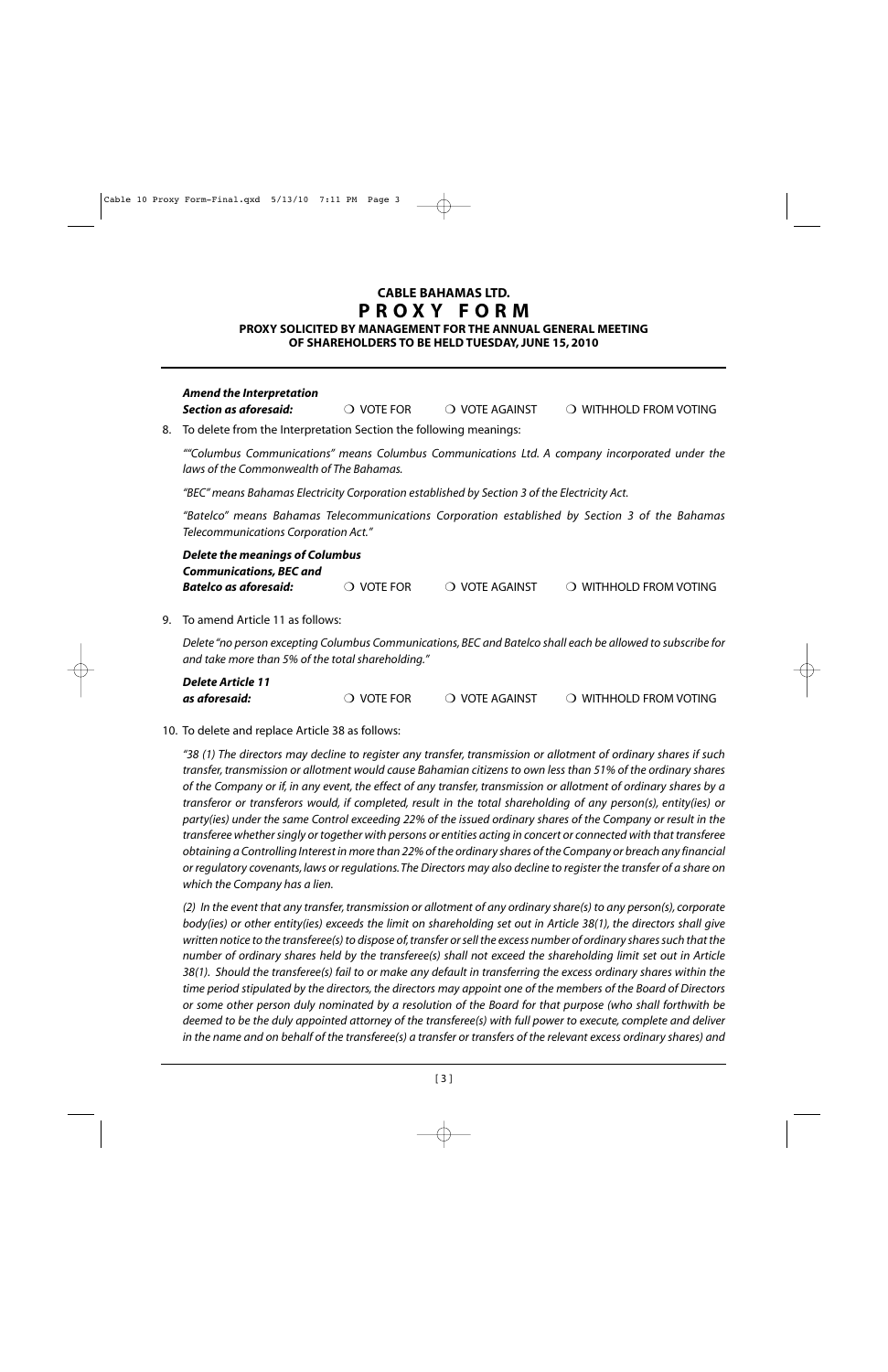#### **CABLE BAHAMAS LTD. PROXY FORM PROXY SOLICITED BY MANAGEMENT FOR THE ANNUAL GENERAL MEETING OF SHAREHOLDERS TO BE HELD TUESDAY, JUNE 15, 2010**

*any director may receive and give a good discharge for the purchase price on behalf of the transferee(s) and enter the name of the purchaser or purchasers in the register as the holder or holders of the ordinary shares so purchased by it, him or them. The Board shall forthwith pay the purchase money into a separate bank account in the Company's name and shall hold such money on trust (but without interest) for the transferee(s).*

*(3) Notwithstanding the foregoing, the directors may in their absolute discretion give their written consent and approval for any person(s), corporate body(ies) or other entity(ies) to acquire ordinary shares in excess of the limit set forth in Article 38(1) and upon such terms and conditions (if any) as the directors in their absolute discretion may impose or require."*

| <b>Delete and Replace</b> |                     |                |                        |
|---------------------------|---------------------|----------------|------------------------|
| Article 38 as aforesaid:  | $\bigcirc$ vote for | ○ VOTE AGAINST | O WITHHOLD FROM VOTING |

11. To delete and replace Article 75 as follows:

*"Subject as hereinafter provided, the directors shall be six in number at least four of whom shall be independent of any instrumentality of the Government of The Bahamas and/or shall not be officers or employees of the Company or any of its affiliates. A director shall not require any qualification by way of holding any shares or other securities of the Company."*

*Increase the number of directors to six and requiring that at least four of them are independent of any instrumentality of the Government and/or not employees or officers of the Company or any of its affiliates:*

|                                                                      | VOTE FOR                                  | <b>VOTE AGAINST</b>                                                                                              | <b>WITHHOLD FROM VOTING</b>                                 |
|----------------------------------------------------------------------|-------------------------------------------|------------------------------------------------------------------------------------------------------------------|-------------------------------------------------------------|
|                                                                      |                                           |                                                                                                                  |                                                             |
| Delete Article 76<br>in its entirety:                                | <b>VOTE FOR</b><br>$\left( \quad \right)$ | <b>VOTE AGAINST</b><br>$\left( \right)$                                                                          | <b>WITHHOLD FROM VOTING</b>                                 |
|                                                                      |                                           |                                                                                                                  |                                                             |
|                                                                      |                                           |                                                                                                                  |                                                             |
| <b>Amend the Articles deleting</b><br><b>Communications consent:</b> | VOTE FOR<br>$\left( \right)$              | <b>VOTE AGAINST</b><br>$\left( \quad \right)$                                                                    | WITHHOLD FROM VOTING                                        |
|                                                                      |                                           | 12. To delete Article 76 in its entirety.<br>13. To amend Article 77 as follows:<br>the requirement for Columbus | Delete "or the written consent of Columbus Communications." |

14. To delete and replace Article 78 as follows:

*"(1) At every Annual General Meeting, at least two of the Directors shall retire from office, provided that no two directors shall serve for more than three consecutive years without retiring.*

*(2) The directors to retire shall be the two who would have been elected the longest but as between directors who were elected on the same day the two to retire shall (unless otherwise agreed among themselves) be determined by lot."*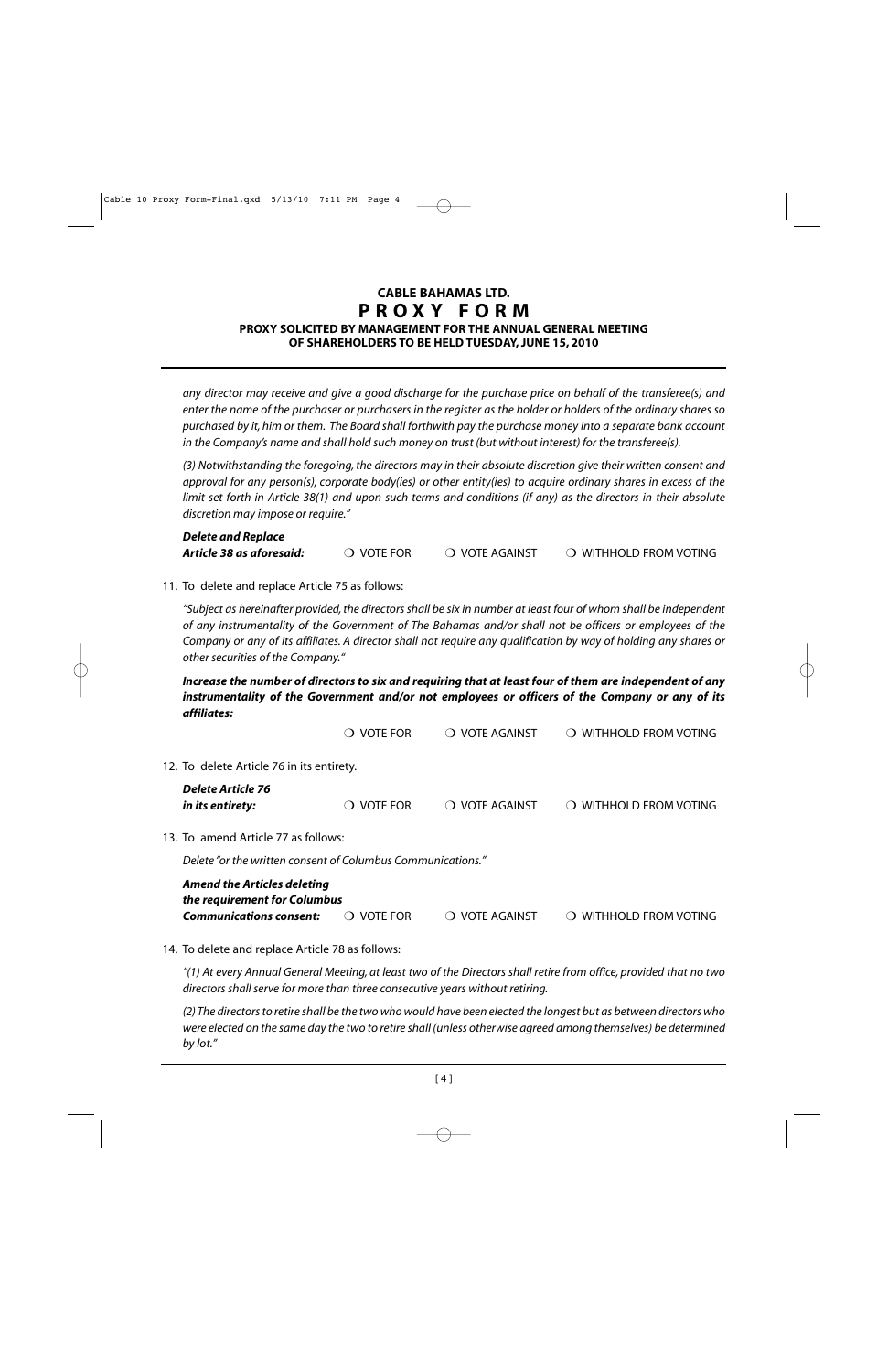#### **PROXY SOLICITED BY MANAGEMENT FOR THE ANNUAL GENERAL MEETING OF SHAREHOLDERS TO BE HELD TUESDAY, JUNE 15, 2010**

#### *Make it a requirement that at least two directors have to retire and that Directors shall not serve more than three (3) consecutive years:*

❍ VOTE FOR ❍ VOTE AGAINST ❍ WITHHOLD FROM VOTING

15. To delete and replace Article 79 as follows:

*"A retiring director shall be eligible for reelection, although no director shall have a right to be re-elected."*

| <b>Re-election eligibility</b> |                     |                |                        |
|--------------------------------|---------------------|----------------|------------------------|
| of a retiring director:        | $\bigcirc$ vote for | O VOTE AGAINST | O WITHHOLD FROM VOTING |

#### 16. To delete and replace Article 80 as follows:

*"The office of a director shall be vacated in any of the following events, namely:*

*1. if he becomes bankrupt, or suspends payment, or compounds with his creditors;*

*2. if he is found lunatic or becomes of unsound mind;*

*3. if by notice in writing to the Company, he resigns his office;*

*4. if he is requested in writing by members holding or representing more than one-half in value of the subscribed and issued shares of the Company having the right to attend and vote at general meetings to vacate his office; or*

*5. if he is removed from office by resolution at a general meeting;*

*6. if he becomes prohibited by law or by the Act from acting as a director;*

*7. if he ceases to be independent of any instrumentality of the Government or becomes an employee or officer of the Company or any of its affiliates after being elected or appointed to the Board."*

#### *Subarticle 7 is new and represents an additional event of disqualification:*

❍ VOTE FOR ❍ VOTE AGAINST ❍ WITHHOLD FROM VOTING

17. To insert at the end of Article 82 the following:

*"This Article is subject to the requirement that at all times at least four members of the Board of Directors must be independent of any instrumentality of the Government of the Commonwealth of The Bahamas or of the Company or any of its affiliates."*

*Insert a requirement that at least four members have to be independent of any instrumentality of the government of The Bahamas or officer or employee of the Company or any of its affiliates:*

❍ VOTE FOR ❍ VOTE AGAINST ❍ WITHHOLD FROM VOTING

18. To delete and replace Article 84 as follows:

*"The Company may by resolution of members of which notice has been given appoint another person in place*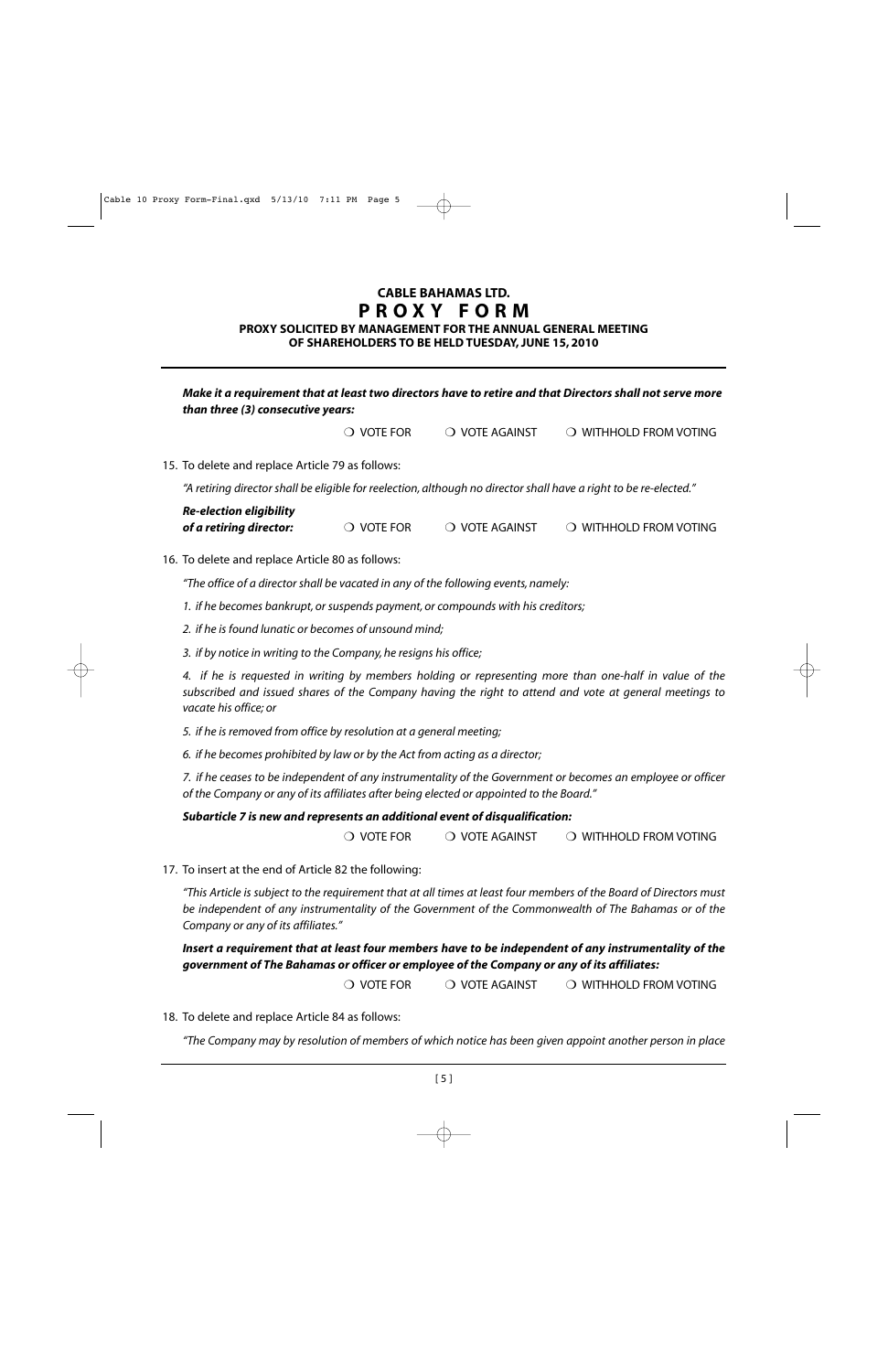#### **PROXY SOLICITED BY MANAGEMENT FOR THE ANNUAL GENERAL MEETING OF SHAREHOLDERS TO BE HELD TUESDAY, JUNE 15, 2010**

*of a director removed from office under the last preceding Article, and in default thereof the vacancy may be filled by the directors as a casual vacancy. A person appointed hereunder shall complete the term of the removed director."*

#### *Directors can determine that a director filling a casual vacancy can serve the remainder of the unexpired term of the vacancy:*

❍ VOTE FOR ❍ VOTE AGAINST ❍ WITHHOLD FROM VOTING

#### 19. To delete and replace Article 85 as follows:

*"The directors shall have power at any time and from time to time to appoint any person to be a director either to fill a casual vacancy or as an additional director, but so that the total number of directors shall not at any time exceed the maximum number fixed by or in accordance with these Articles. Any director so appointed shall complete the term of the removed director."*

*Directors can determine that a director filling a casual vacancy can serve the remainder of the unexpired term of the vacancy:*

❍ VOTE FOR ❍ VOTE AGAINST ❍ WITHHOLD FROM VOTING

20. Renumber and amend Article 86—Director or Officer Contracting with the Company or any of its affiliates—as follows:

*"86 (1) Provided there are at least three directors who are not officers or employees of the Company or any of its affiliates, and who are independent of any instrumentality of the Government, a director may hold any other office or place of profit under the Company (other than the office of Auditor) and he or any firm of which he is a member may act in a professional capacity for the Company in conjunction with his office of director, for such period and on such terms (as to remuneration and otherwise) as the directors may determine.*

*(2) No director or officer or intending director or officer shall be disqualified by his office from contracting or dealing with the Company either as vendor, purchaser, or otherwise, nor shall any such contract, or any contract or arrangement entered into by or on behalf of the Company in which any director or officer shall be in any way interested, be avoided.*

*(3) Nor shall any director or officer so contracting or dealing, or being so interested, be liable to account to the Company for any profit realised by any such contract or arrangement by reason of such director or officer holding that office or the fiduciary relation thereby established.*

*(4) Articles 86 (1) and (2) are subject to the requirement that the nature of the Director's interest must be disclosed at the meeting of the directors at which the contract or arrangement is considered if the interest then exists, or in any other case at the first meeting of the directors after the acquisition of the interest.*

*(5) A director having disclosed the interest as aforesaid shall be entitled to be counted in the quorum present at such meeting and to vote as a director in respect of any contract or arrangement in which an interest has been disclosed.*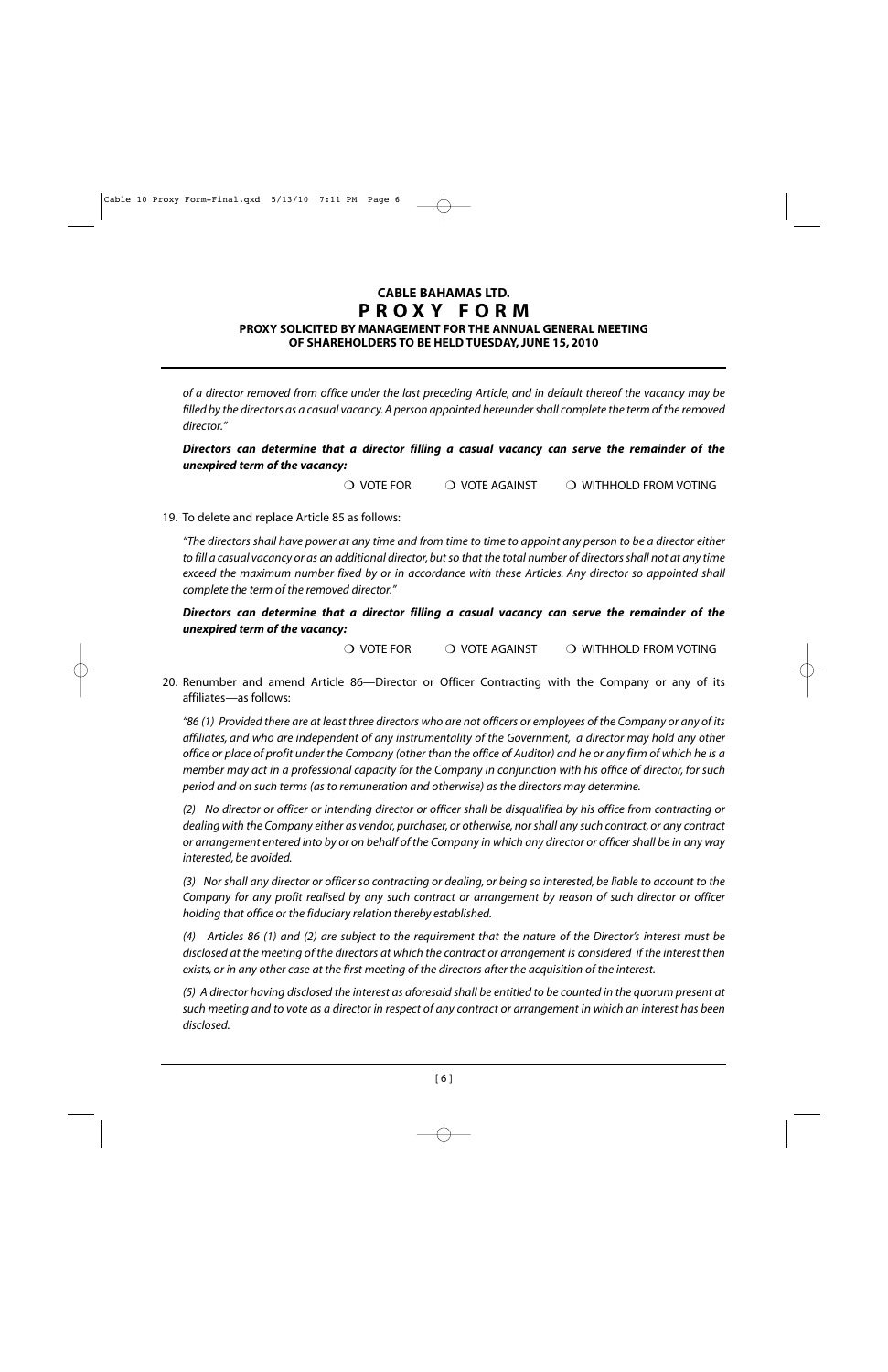#### **PROXY SOLICITED BY MANAGEMENT FOR THE ANNUAL GENERAL MEETING OF SHAREHOLDERS TO BE HELD TUESDAY, JUNE 15, 2010**

*(6) A general notice that a director is a member of any specified firm or Company and is to be regarded as interested in all transactions with that firm or Company, shall be a sufficient disclosure under this Article as regards such director and the said transactions, and after such general notice it shall not be necessary for such director to give a special notice relating to any particular transaction with that firm or Company, provided such notice is given at a meeting of the directors or brought up and read at the next meeting of the directors after it is given."*

*To allow a director to contract with the Company provided there are at least three directors who are independent of any instrumentality of the Government and/or of the Company on the Board:*

❍ VOTE FOR ❍ VOTE AGAINST ❍ WITHHOLD FROM VOTING

21. Insert in Article 91 after 'appointing' the following:

*"the Chairman of the Board of Directors and"*

#### *Provide for the appointment of the Chairman of the Board of Directors:*

❍ VOTE FOR ❍ VOTE AGAINST ❍ WITHHOLD FROM VOTING

22. Insert a new Article after Article 91 that reads as follows:

*"The Chairman of the Board of Directors shall act as Chairman of all meetings of the members and of the directors. He shall also perform all such other duties as may be prescribed by these Articles, the Company in general meeting, or the directors."*

#### *Insert Article providing for the duties of the Chairman of the Board:*

❍ VOTE FOR ❍ VOTE AGAINST ❍ WITHHOLD FROM VOTING

23. Delete and Replace Article 92 as follows:

*"The quorum necessary for the transaction of the business of the directors shall not be less than three directors who are independent of the instrumentality of the Government and/or are not employees or officers of the Company or its affiliates."*

*The quorum for a Board meeting shall be at least three directors who are independent of any instrumentality of Government and/or cannot be employees or officers of the Company or its affiliates:*

❍ VOTE FOR ❍ VOTE AGAINST ❍ WITHHOLD FROM VOTING

24. Delete and Replace Article 93 as follows:

*"The Chairman of the Board of Directors, the President, or any three other directors may at any time convene a meeting of the directors. Every director shall be entitled to such notice of every meeting of the directors as may be from time to time determined by the directors, and every such notice shall be in writing or by cable, radiogram, telegram, e-mail or any other electronic communication. Questions arising at any meeting shall be decided by a majority of votes, and in case of an equality of votes, the Chairman shall have a second or casting vote."*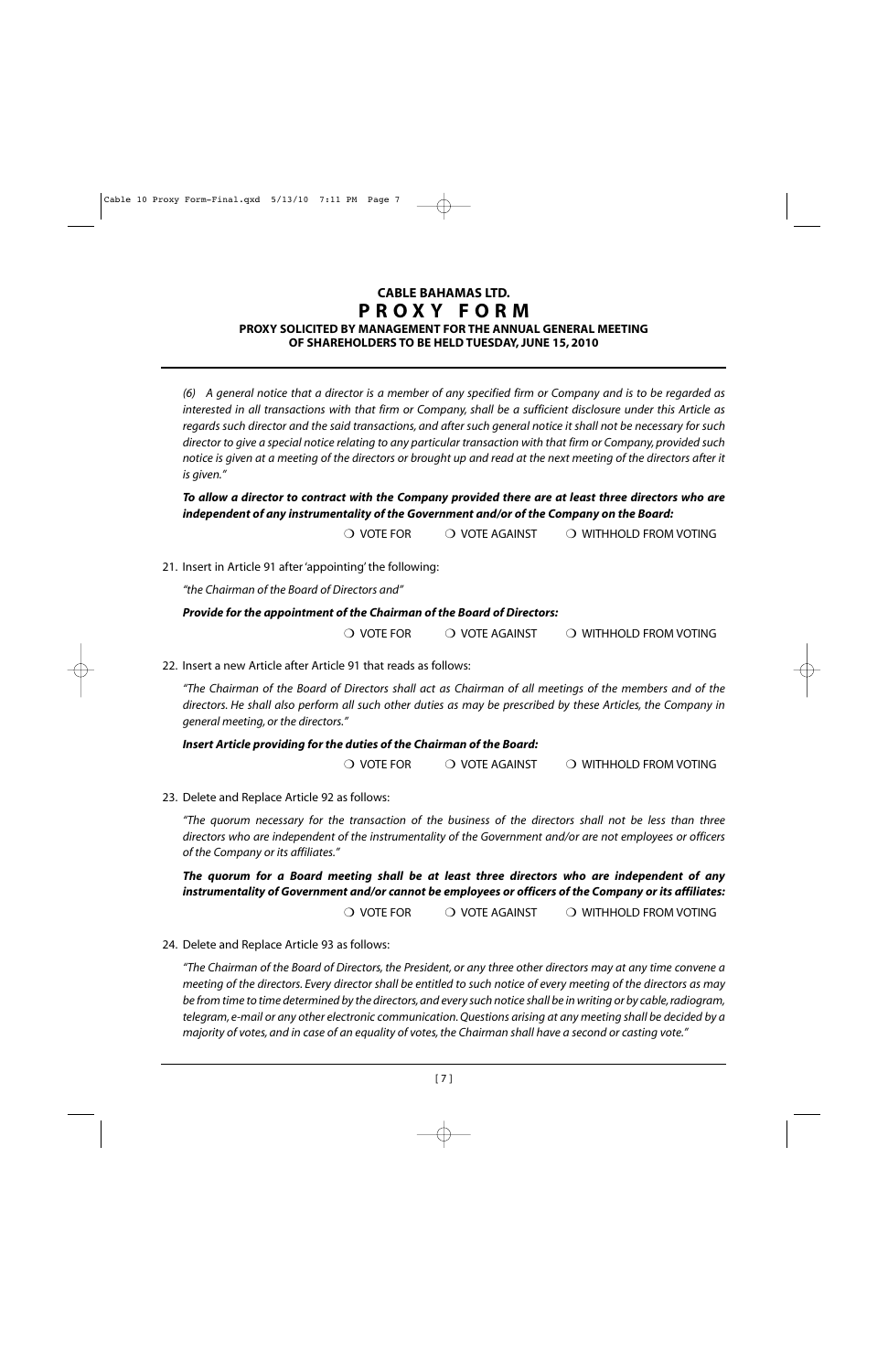**PROXY SOLICITED BY MANAGEMENT FOR THE ANNUAL GENERAL MEETING OF SHAREHOLDERS TO BE HELD TUESDAY, JUNE 15, 2010**

| The number of directors that can call a meeting has been increased from two to three and methods of<br>notice can include e-mails or other electronic communication: |                     |                                     |                                                                                                                                                                                                                         |
|----------------------------------------------------------------------------------------------------------------------------------------------------------------------|---------------------|-------------------------------------|-------------------------------------------------------------------------------------------------------------------------------------------------------------------------------------------------------------------------|
|                                                                                                                                                                      | $\bigcirc$ vote for | O VOTE AGAINST                      | O WITHHOLD FROM VOTING                                                                                                                                                                                                  |
| 25. Delete from Article 107 "Chairman of the Board of Directors."                                                                                                    |                     |                                     |                                                                                                                                                                                                                         |
| <b>Delete the Chairman of the Board</b>                                                                                                                              |                     |                                     |                                                                                                                                                                                                                         |
| of Directors as an officer:                                                                                                                                          | $\bigcirc$ vote for | O VOTE AGAINST                      | O WITHHOLD FROM VOTING                                                                                                                                                                                                  |
| 26. Delete Article 110 and its heading.                                                                                                                              |                     |                                     |                                                                                                                                                                                                                         |
|                                                                                                                                                                      |                     | "Chairman of the Board of Directors |                                                                                                                                                                                                                         |
| general meeting, or the directors."                                                                                                                                  |                     |                                     | The Chairman of the Board of Directors shall act as Chairman of all meetings of the members and of the<br>directors. He shall also perform all such other duties as may be prescribed by these Articles, the Company in |
| <b>Delete Article 110</b><br>and its heading:                                                                                                                        | $\bigcirc$ vote for | O VOTE AGAINST                      | O WITHHOLD FROM VOTING                                                                                                                                                                                                  |
| 27. Insert in Article 141 "material" before "error"                                                                                                                  |                     |                                     |                                                                                                                                                                                                                         |
| <b>Insert in Article 141</b><br>'material' before 'error':                                                                                                           | $\bigcirc$ vote for | O VOTE AGAINST                      | O WITHHOLD FROM VOTING                                                                                                                                                                                                  |
| 28. To delete "Subject to Article 76" throughout the Articles of Association".                                                                                       |                     |                                     |                                                                                                                                                                                                                         |
| Delete "Subject to Article 76" throughout the Articles of Association:                                                                                               |                     |                                     |                                                                                                                                                                                                                         |
|                                                                                                                                                                      | $\bigcirc$ vote for | O VOTE AGAINST                      | O WITHHOLD FROM VOTING                                                                                                                                                                                                  |
| Company with the Second Amended and restated Memorandum and Articles of Association.                                                                                 |                     |                                     | 29. To amend, consolidate, restate and replace the existing Memorandum and Articles of Association of the                                                                                                               |
| <b>Restated Memorandum and Articles of Association:</b>                                                                                                              |                     |                                     | To replace the existing Memorandum and Articles of Association with the Second Amended and                                                                                                                              |
|                                                                                                                                                                      | $\bigcirc$ vote for | $\bigcirc$ vote against             | O WITHHOLD FROM VOTING                                                                                                                                                                                                  |
| amendments.                                                                                                                                                          |                     |                                     | 30. To authorize the Secretary to renumber the Articles accordingly to take into account the above<br>amendments and further to renumber cross-references in the Articles to take into account the above                |
| Renumbering of the Second Amended and Restated Memorandum and Articles of Association:                                                                               |                     |                                     |                                                                                                                                                                                                                         |

❍ VOTE FOR ❍ VOTE AGAINST ❍ WITHHOLD FROM VOTING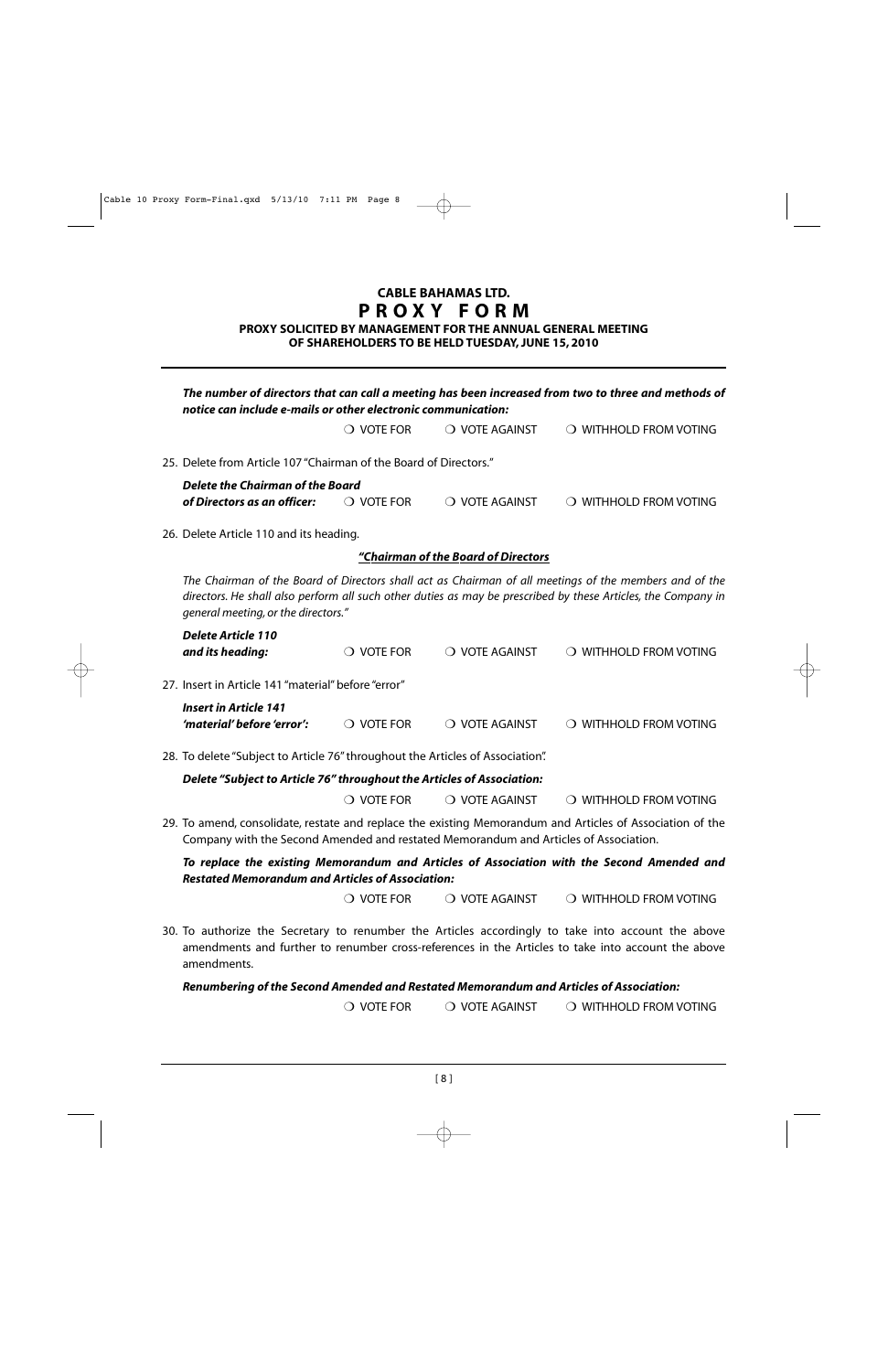### **CABLE BAHAMAS LTD. PROXY FORM PROXY SOLICITED BY MANAGEMENT FOR THE ANNUAL GENERAL MEETING**

#### **OF SHAREHOLDERS TO BE HELD TUESDAY, JUNE 15, 2010**

31. To authorize the Directors to execute any and all documents to effect the consolidation, restatement and replacement of the existing Memorandum and Articles of Association and to make all necessary filings and supply all necessary information to the relevant agencies in connection therewith.

#### *Authorize Directors to effect the Second Amended and Restated Memorandum:*

❍ VOTE FOR ❍ VOTE AGAINST ❍ WITHHOLD FROM VOTING

The following Resolution is contingent upon the resolution to increase the number of Directors on the Board being approved by the shareholders:

32. To elect Anthony Butler as a Director.

#### *Elect Anthony Butler as a Director:*

❍ VOTE FOR ❍ VOTE AGAINST ❍ WITHHOLD FROM VOTING

33. To vote in their discretion upon any other business which may properly come before the meeting or any adjournment thereof.

The undersigned revokes any prior proxies to vote the shares covered by this proxy.

**This proxy is solicited on behalf of the Management of the Company and will be voted as directed in the spaces provided above or, if no direction is given it will be voted in the affirmative for each of the above proposals.**

Dated this day of the case of the case of the case of the case of the case of the case of the case of the case o

(Signature of Shareholder)

(Signature of Joint Shareholder(s))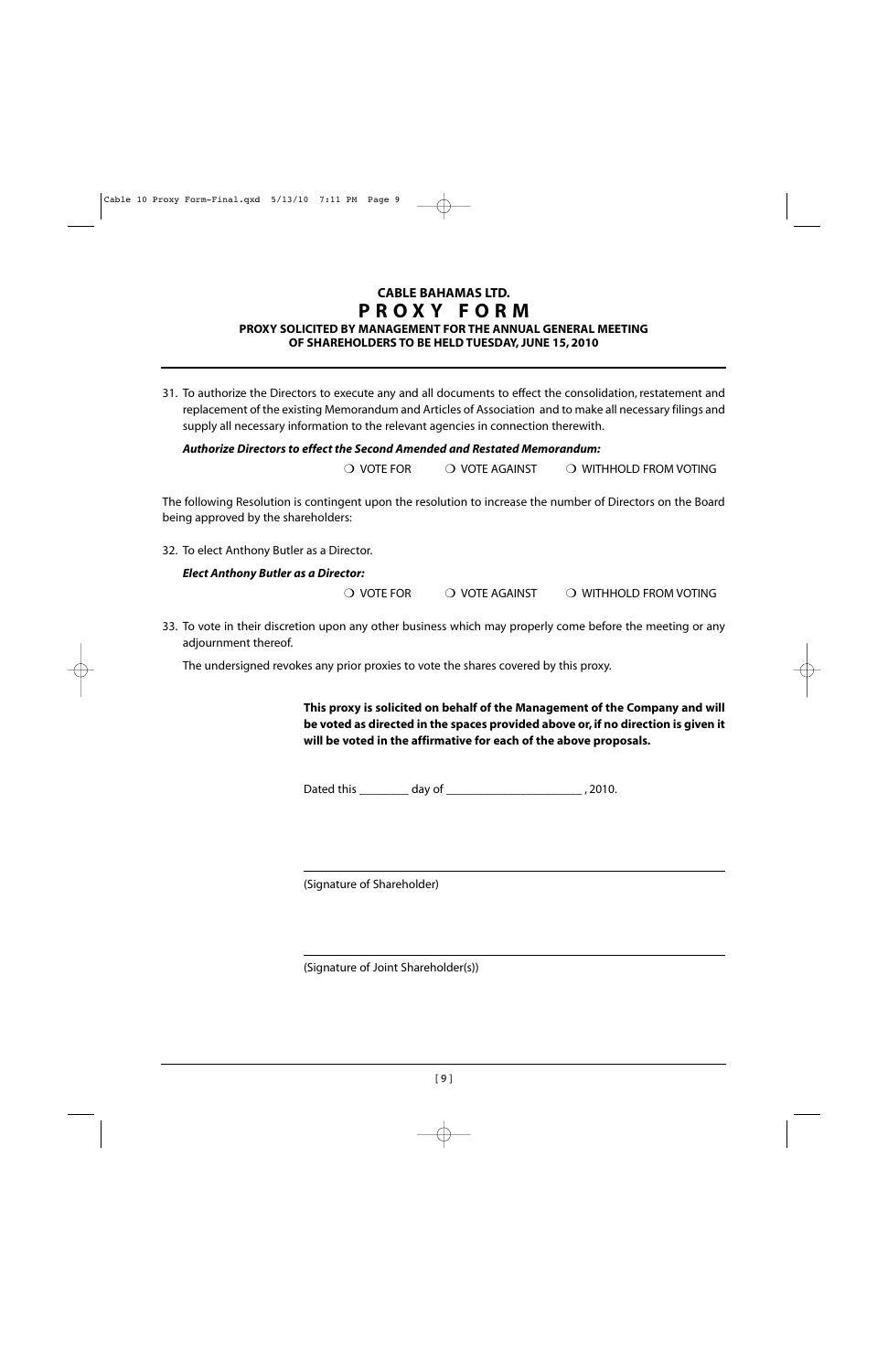#### **CABLE BAHAMAS LTD. PROXY FORM PROXY SOLICITED BY MANAGEMENT FOR THE ANNUAL GENERAL MEETING**

**OF SHAREHOLDERS TO BE HELD TUESDAY, JUNE 15, 2010**

#### **NOTES**

The persons named in this proxy are officers of the Company. Each shareholder submitting the proxy shall have the right to appoint a person or company to represent him/her at the Meeting other than the persons designated above. To exercise this right, the shareholder may insert the name of the desired representative in the blank space provided and strike out the other names or may submit another appropriate proxy.

In order for this form of proxy or other appropriate forms of proxy to be valid, it must be signed and should be dated by the shareholder or the shareholder's attorney. The signature should be exactly the same as the name in which the shares are registered. The proxy must be sent by mail or hand delivered to the offices of Bahamas Central Securities Depository Limited, 50 Exchange Place, Bay Street, P. O. Box EE-15672, Nassau, Bahamas no later than 4 p.m. on June 14, 2010. If this form of proxy is received undated but otherwise properly executed, it will for all purposes be deemed to be dated on or before June 15, 2010.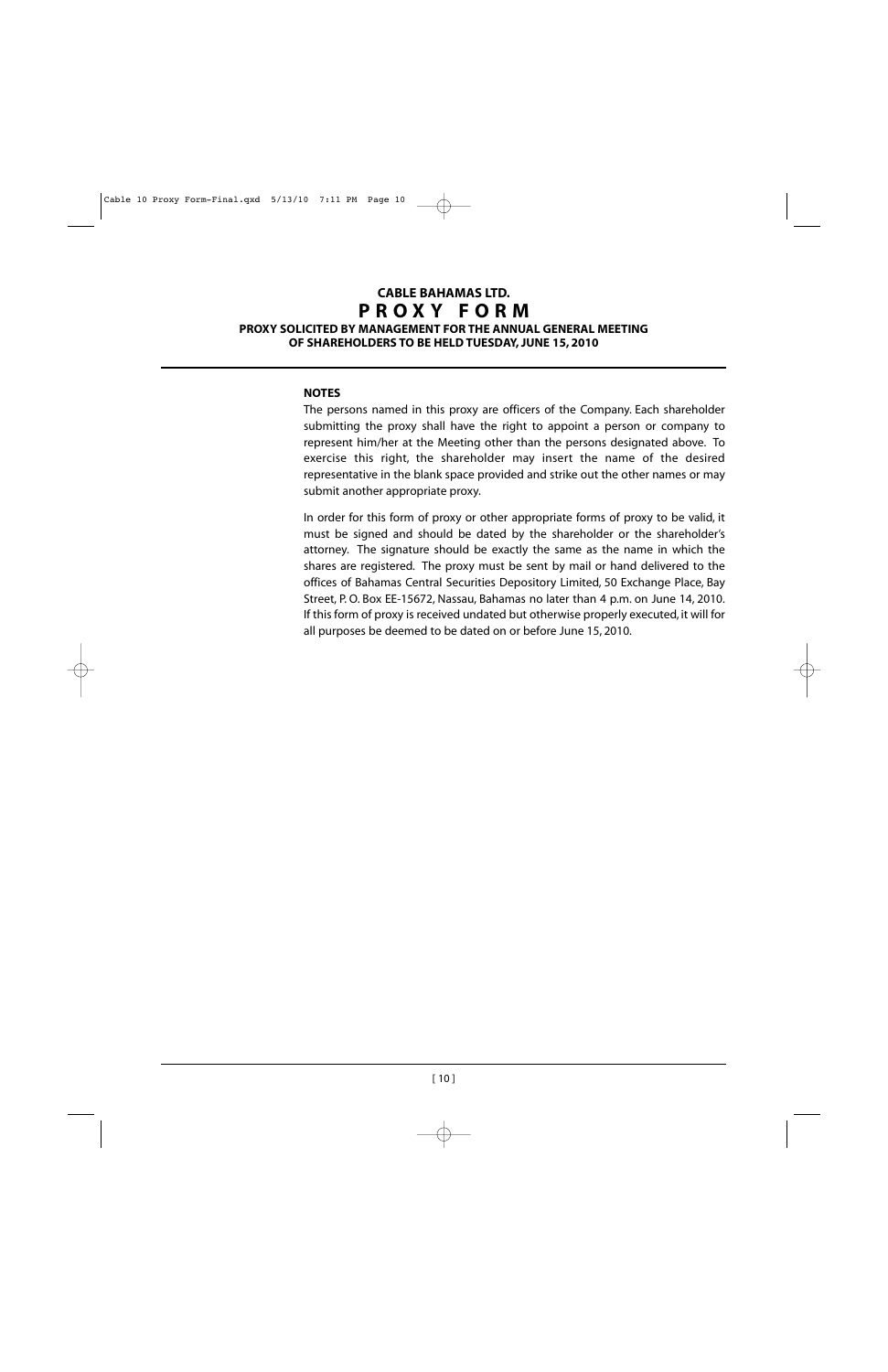# **NOTES**